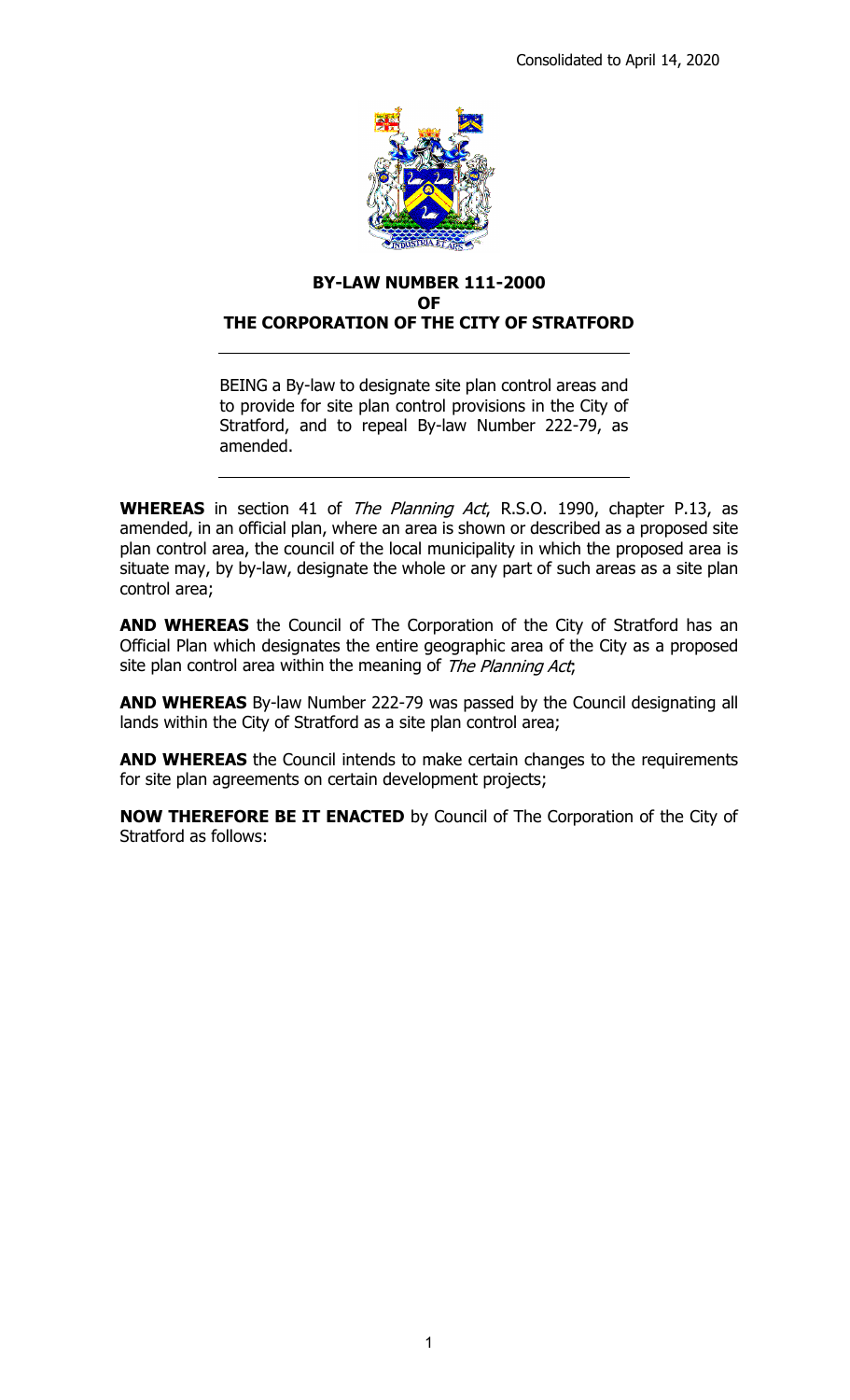# **1.0 Definitions**

In this by-law, unless the context requires otherwise, the definitions and interpretations set out herein shall apply, except that where a term is not specifically defined, the definitions and interpretations set out in the City of Stratford Zoning Bylaw, as amended, shall apply:

"**building**" means any structure consisting of walls and a roof that is used or intended to be used for the shelter, accommodation or enclosure of persons, animals, or chattels and includes any structure defined as a building under The Ontario Building Code Act and regulations passed thereunder;

"**building inspector**" means the Chief Building Official or his or her delegate, appointed by council of The Corporation of the City of Stratford;

"**city**" means The Corporation of the City of Stratford;

"**development**" means the construction, erection, or placing of one or more buildings or structures on land or the making of an addition or alteration to a building or structure that has the effect of substantially increasing the size or usability thereof, or the laying out and establishment of a commercial parking lot or of sites for the location of three (3) or more trailers as defined in clause (a) of paragraph 101 of section 210 of The Municipal Act or of sites for the location of three (3) or more mobile homes as defined in subsection  $46(1)$  of The Planning Act, or of sites for the construction, erection or location of three (3) or more land lease community homes as defined in subsection  $46(1)$  of The Planning Act;

"**owner**" means any person whose interest in a parcel of land is defined and whose name is specified in an appropriate instrument in the relevant Land Registry Office or Land Titles Office;

"**person**" means an individual, a partnership or a corporation to whom or to which the context can apply;

"**site plan agreement**" means an agreement entered into between an owner of land and The Corporation of the City of Stratford in accordance with the provisions of this by-law;

"**structure**" means anything constructed or erected, the use of which requires location on or in the ground, or attached to something located on or in the ground, or attached to something located on or in the ground, but does not include the permanent way of a railway, or any paved surface located directly on the ground;

"**zone**" means a zone as defined in the city's Zoning By-law, as amended from time to time.

# **2.0 Application**

The provisions of this by-law shall apply to all those lands lying within the corporate limits of The Corporation of the City of Stratford, which are hereby designated as a site plan control area pursuant to The Planning Act.

# **3.0 Interpretation**

This by-law shall not be construed so as to reduce or mitigate any restrictions or regulations lawfully imposed by council of The Corporation of the City of Stratford or by any governmental authority having jurisdiction to make such restrictions or regulations.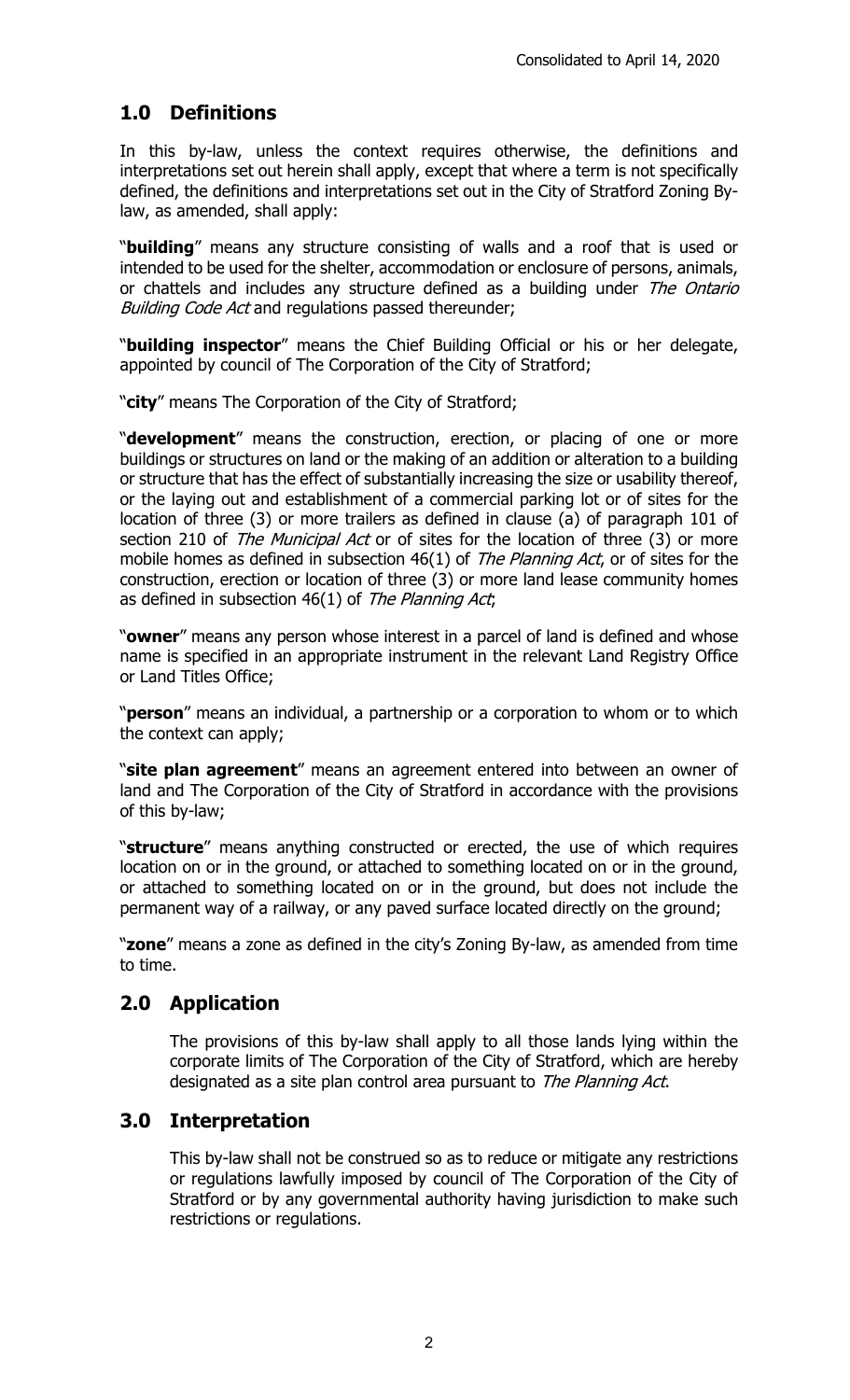# **4.0 Interpretation: Zoning By-law**

Nothing in this by-law or in any site plan agreement entered into hereunder shall be construed as relieving any owner of lands within the site plan control area from the obligation of complying fully with the provisions of the City's Zoning By-law nor shall the Zoning By-law be construed so as to reduce or mitigate any restrictions or regulations lawfully imposed hereby.

## **5.0 Interpretation: Application of Site Plan Control Provisions**

Notwithstanding any provisions of the City's Zoning By-law, Building By-law or any other by-law, regulation, requirement or policy of the city to the contrary, site plan control provisions shall apply to commercial, industrial, institutional and residential development in the site plan control area.

## **6.0 Exceptions to Requirement for Site Plan Agreement**

No person shall undertake any development in an area designated as a site plan control area unless and until the owner of the said lands has entered into a site plan agreement with the city, except that no site plan agreement shall be required under the provisions of this by-law in respect of:

- 6.1 minor renovations and additions to existing buildings;
- 6.2 small accessory buildings and structures;
- 6.3 the development of any single dwelling, duplex dwelling or triplex dwelling or of any buildings or structures accessory thereto with the possible exception of infilling situations and additions or enlargements or new buildings in flood-prone areas;
- 6.4 the conversion of any single dwelling into a converted dwelling, provided that no addition to such dwelling is erected that would have the effect of substantially increasing the gross floor area of such dwelling;
- 6.5 the erection of any addition to an apartment dwelling or a group townhouse dwelling or the alteration of any apartment dwelling or group townhouse dwelling , where such addition or alteration does not result in the creation of any additional dwelling units therein;
- 6.6 the internal alteration of any building other than an apartment dwelling or a group townhouse dwelling provided that the size of the building is not altered and the internal alteration does not have the effect of substantially increasing or changing the usability of the building;
- 6.7 the erection of an addition to any building other than an apartment dwelling or a group townhouse dwelling, or the erection of a building or structure accessory to any building other than an apartment dwelling or a group townhouse dwelling, where the gross floor area of such addition or accessory building or structure does not exceed 25 percent (25%) of the gross floor area of the original building and where the addition or accessory building does not have the effect of substantially increasing the usability of the building or structure;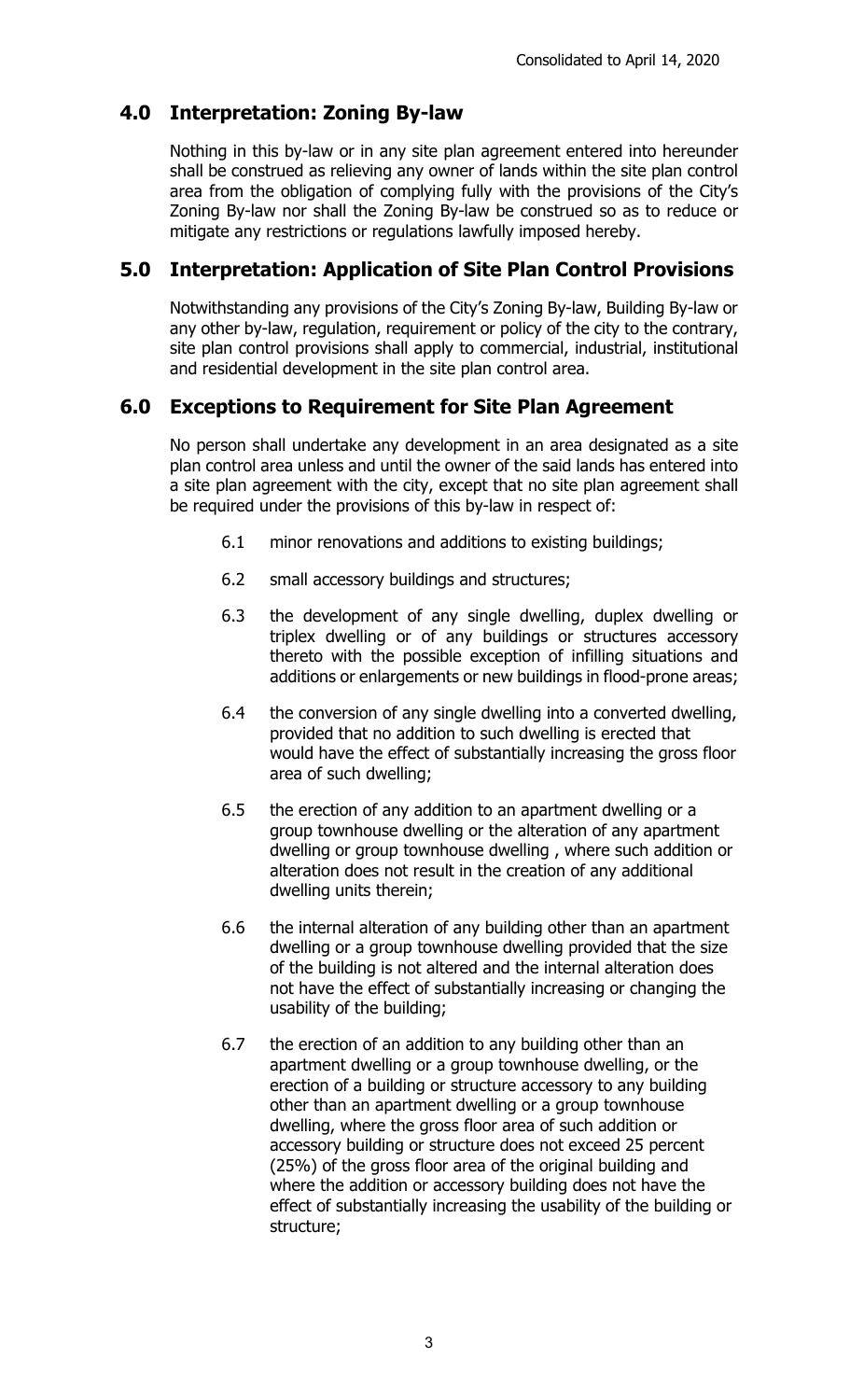- 6.8 the erection of any main building having a gross floor area of not more than 10m2 or of any other structure occupying an area of land not more than 25m<sup>2</sup> in extent;
- 6.9 the erection or alteration of any farm building or structure or of any buildings or structures accessory thereto; or
- 6.10 any development where the Building Inspector certifies in writing that no site plan agreement is required on the grounds that the said development either is not considered sufficiently significant to merit entering into a site plan agreement or is not expected to substantially increase the size of usability of a building or structure;
- 6.11 any addition required in order to comply with the Ontario Fire Marshall's Act.

Unless such development is located on lands already subject to a site plan agreement pursuant to The Planning Act in which case approval by the city of an amendment or minor change to the approved plan attached to such site plan agreement shall be required in accordance with subsection 8.4 of this bylaw prior to the issuance of a building permit in respect of the said development.

## **7.0 Conditions for Approvals of Plans and Drawings**

As a condition of the approval of the plans and drawings referred to in section 8.0, the owner of the land, or his or her agent, is required to provide to the satisfaction of and at no expense to the city, any or all of the following:

- 7.1 Where a site plan agreement is required for the development of land within the site plan control area, such agreement may, at the discretion of Council or its delegate, contain provisions respecting the provision, regulation, use and maintenance, to the satisfaction of and at no expense to the city, of any or all of the following facilities and matters:
	- 7.1.1. subject to the provisions of subsections 7.1.8 and 7.1.9, widening of streets and highways that abut on the land;
	- 7.1.2. subject to the Public Transportation and Highway Improvement Act, facilities to provide access to and from the lands such as access ramps and curbings, traffic direction signs;
	- 7.1.3. off-street vehicular loading and parking facilities, either covered or uncovered, access driveways, including driveways for emergency vehicles and the surfacing of such areas and driveways;
	- 7.1.4. walkways and walkway ramps, including the surfacing thereof and all other means of pedestrian access;
	- 7.1.5. facilities for the lighting, including floodlighting of the land or of any buildings or structures thereon;
	- 7.1.6. walls, fences, hedges, trees, shrubs or other groundcover or facilities for the landscaping of the lands or the protection of adjoining lands;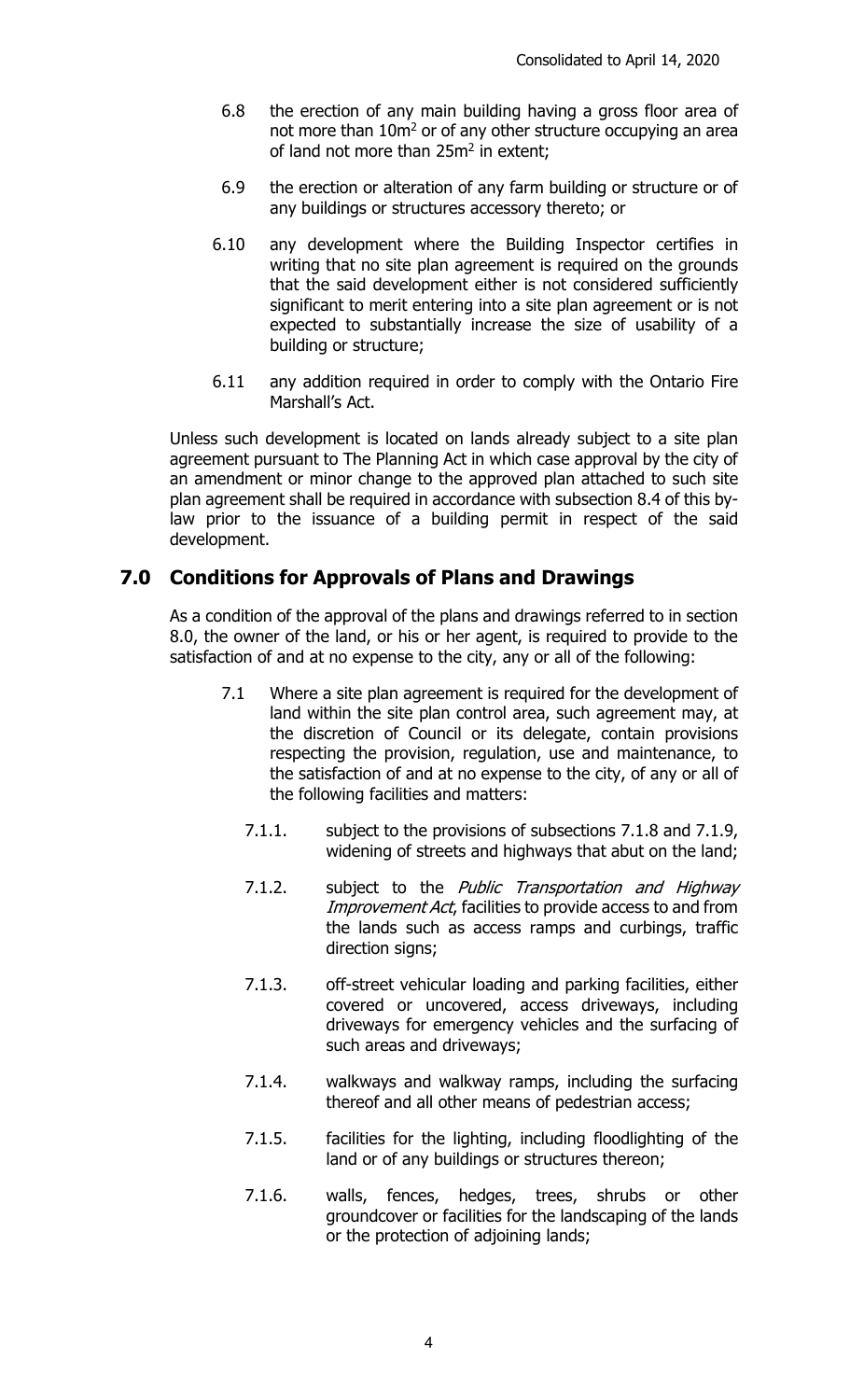- 7.1.7. vaults, central storage and collection areas and other facilities and enclosures for the storage of garbage and other waste materials;
- 7.1.8. easements to the city for the construction, maintenance or improvement of watercourses, ditches, land drainage works, sanitary sewage facilities and other public utilities of the municipality or local board thereof on the said lands;
- 7.1.9. grading or alteration in elevation or contour of the land and provision for the disposal of storm, surface and waste water from the lands and from any buildings or structures thereon.
- 7.2 Maintain to the satisfaction of the city and at the sole risk and expense of the owner any or all of the facilities or works mentioned in subsections 7.1.2 to 7.1.9, including the removal of snow from access ramps and driveways, parking and loading areas and walkways;
- 7.3 Enter into one or more agreements with the city dealing with and ensuring the provision of any or all of the facilities, works or matters mentioned in subsections 7.1 or 7.4 and the maintenance thereof as mentioned in subsection 7.2 or with the provision and approval of the plans and drawings referred to in subsection 8.2;
- 7.4 Convey part of the land to the city to the satisfaction of and at no expense to the city for a public transit right of way, provided that the public transit right of way to be provided is shown on or described in the city's official plan.

## **8.0 Requirements for Site Plan Agreements**

- 8.1 The city shall not enter into a site plan agreement with respect to the development of land within the site plan control area until the owner of such land has prepared and submitted to the satisfaction of the Director of Infrastructure and Development Services or his or her delegate, copies of a site plan in such quantities as required by the Director and which shall be attached to and form part of the said site plan agreement, based on an accurate survey plan of the said lands prepared by an Ontario Land Surveyor, and showing thereon:
	- 8.1.1. all boundaries and dimensions of the said lands;
	- 8.1.2. the location and dimensions of all buildings, structures and existing signs on the said lands;
	- 8.1.3. the location and dimensions of all proposed buildings, structures and freestanding signs on the said lands;
	- 8.1.4. the use of all buildings and structures proposed on the said lands and of all parts of the said lands not to be covered by such buildings and structures;
	- 8.1.5. any proposed floodlighting of the said lands or of any buildings or structures thereon;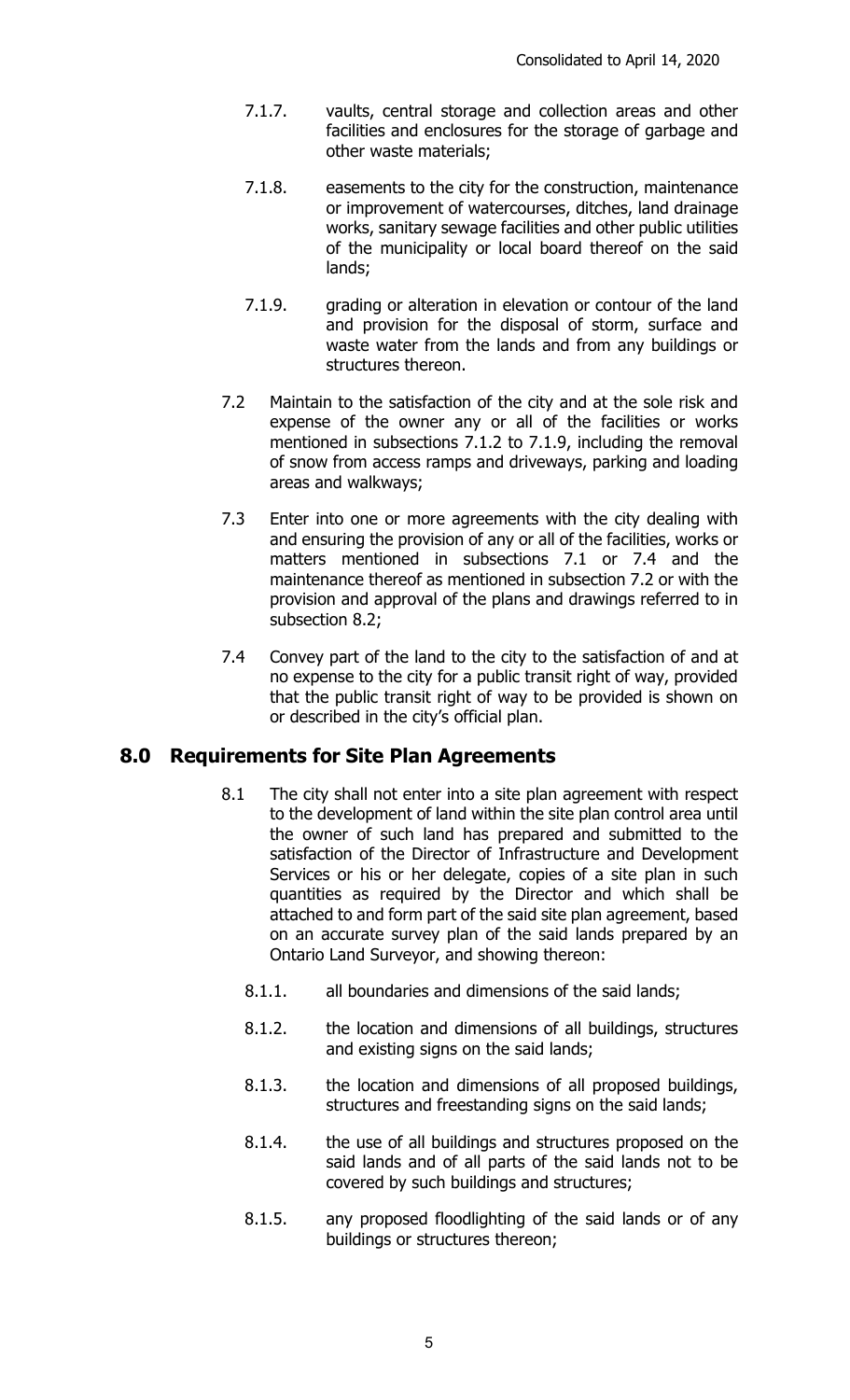- 8.1.6. the location, dimensions, elevations, surface materials and, where applicable, directions of traffic flow of all parking areas, parking spaces, loading spaces, entrances and exits to abutting roads, driveways, fire routes, pedestrian walkways and curbings proposed on the said lands;
- 8.1.7. the location, dimensions of all yards, landscaped open spaces and planting strips proposed on the said lands, including all walls, fences, shrubs, hedges, trees or other landscaping materials as may be necessary to provide adequate landscaping of the said lands or protection to adjoining lands;
- 8.1.8. any vaults, central storage and collection areas and other facilities and enclosures as may be necessary for the storage of garbage, recycling materials and other waste materials;
- 8.1.9. grading, alteration or any change in elevation or contour of the said lands and the disposal of storm, surface and waste water from the said lands and from any buildings or structures thereon;
- 8.1.10. the location and size of all water mains, water connections and hydrants and, where necessary, the design of an underground electrical supply system, to the satisfaction of the Stratford Public Utility Commission or any successors thereto.

### 8.2 **Elevations Required:**

The city shall not enter into a site plan agreement with respect to the development of one or more buildings on any lands located within the site plan control area, until the owner of such lands has submitted, to the satisfaction of the city, copies of a plan, in such quantity as may be required by the city and which shall be attached to and form part of the said site plan agreement, showing thereon plan, elevation and cross-section views sufficient to display such matters as:

- 8.2.1. the massing and conceptual design of all proposed buildings on the said lands;
- 8.2.2. the relationship of all proposed buildings to adjacent buildings, streets and exterior areas to which members of the public have access; and
- 8.2.3. the colour, texture, and type of materials, window detail, construction details, and architectural detail.

### 8.3 **Compliance With and Amendments to Approved Plans**

8.3.1. Conformity to plans required:

Except as otherwise provided in subsections 8.4.2 and 8.4.3, all buildings, structures and other facilities shown on any plans approved by the city and attached to and forming part of a site plan agreement shall be provided, erected, constructed, used and maintained in good repair in accordance with such plans.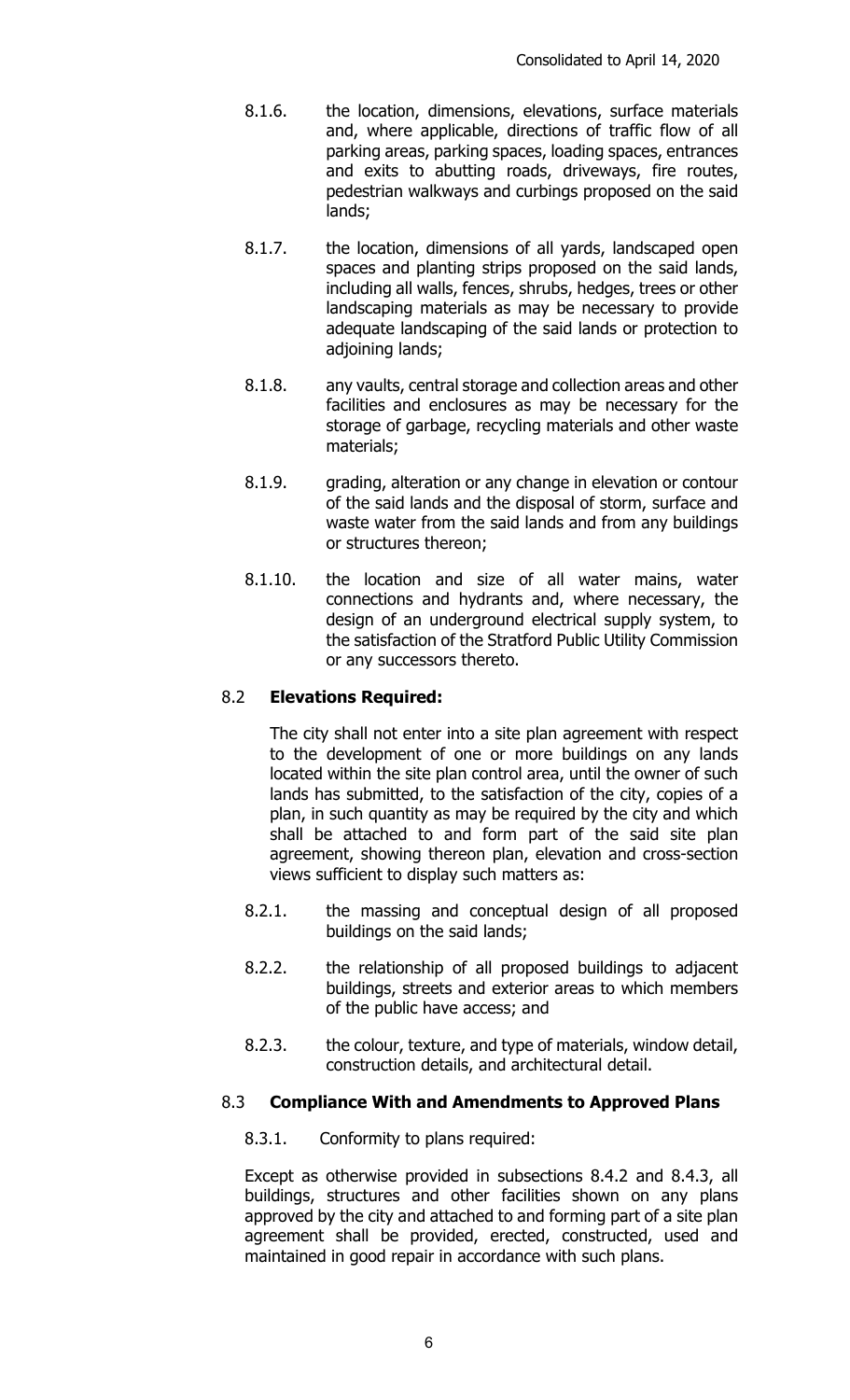### 8.3.2. Amendment to plans:

Where the owner of lands in respect of which a site plan agreement has been entered into by the city is at any time desirous of deviating in any way from the approved plans attached to such site plan agreement, the city may, at its sole discretion, consider amending the said site plan agreement accordingly.

### 8.3.3. Minor changes to Plans:

Notwithstanding any other provisions hereof to the contrary, the city's building inspector shall be authorized to approve, in writing and at his discretion, changes to the approved plans attached to a site plan agreement, where requested by the owner of the lands in respect of which the said site plan agreement has been entered into by the city, provided that such changes are considered by the building inspector to be minor in nature and do not substantially alter the design and appearance of the development.

#### 8.4 **Professional Plans Required**

All site plans submitted in accordance with this by-law or under any site plan agreement required hereby shall be prepared by either a registered professional architect or a professional planner and a professional engineer and, where appropriate, an Ontario Land Surveyor. Elevation drawings shall be prepared as required in Section 2.3 of the Ontario Building Code.

## **9.0 Administration**

#### 9.1 **Registration of Agreements**

9.1.1. Registration against lands:

The city shall require that all site plan agreements be registered against the lands to which such site plan agreements apply.

9.1.2. Enforcement against owner of lands:

The city shall enforce the provisions of a site plan agreement against the owner of the lands in respect of which such site plan agreement was entered into by the city and, subject to the provisions of The Registry Act and The Land Titles Act, and any successors thereto, any and all subsequent owners of the said lands.

#### 9.2 **Deposit Required**

- 9.2.1. Prior to the issuance of any building permit for a development on lands in respect of which a site plan agreement was entered into by the City, the owner of the said lands shall deposit with the City a sum of money or bond in such amount as may be required by the City from time to time, which deposit shall be repaid to the owner when, in the opinion of the City, all the terms and conditions of the said site plan agreement have been fulfilled.
- 9.2.2. The amount of the deposit may be reduced prior to all of the terms and conditions of the said site plan agreement being fulfilled subject to the following conditions: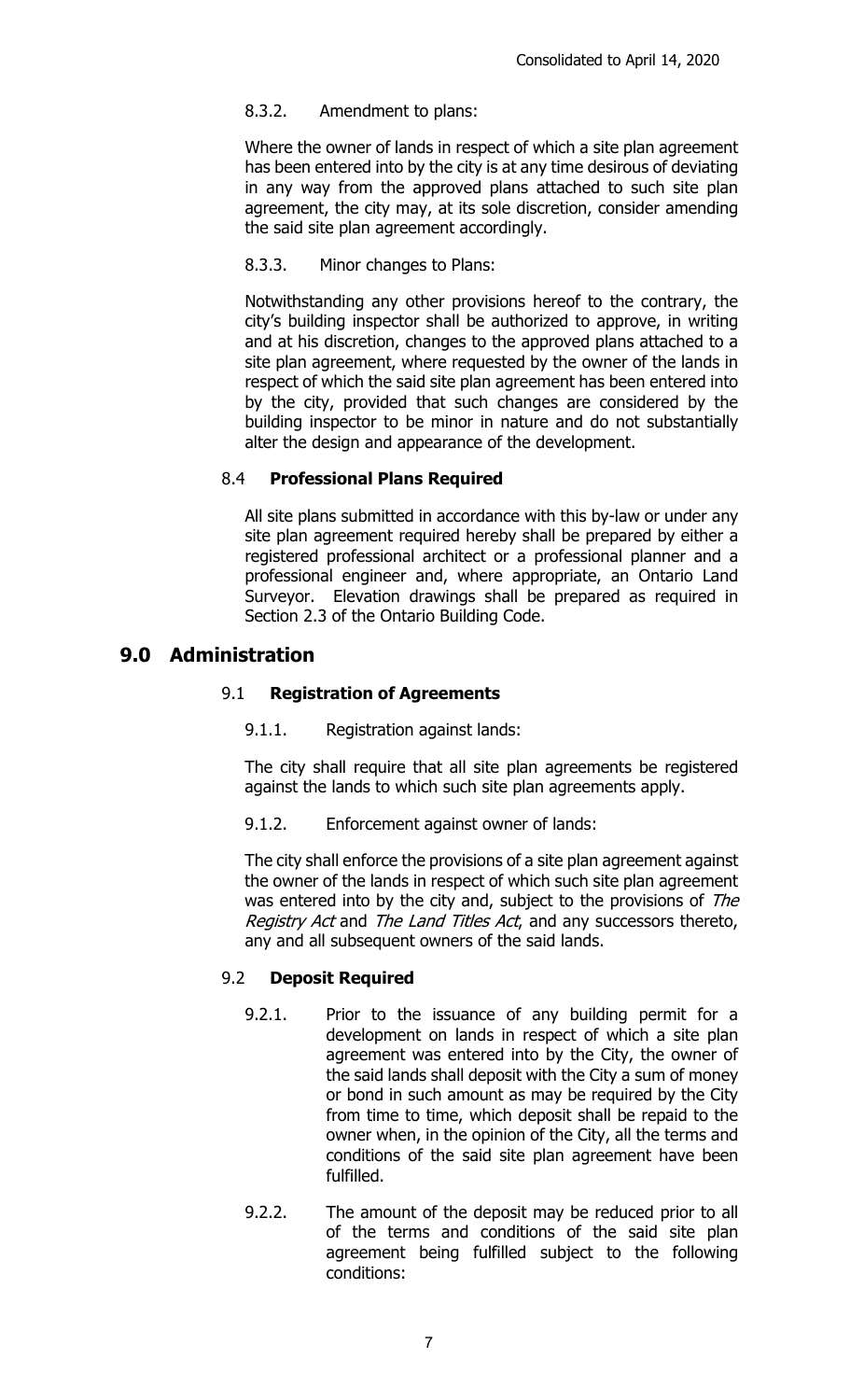- a. that 75% of the work (value) as described in the "itemized cost estimate form" has been completed;
- b. that the applicant's agent has submitted written confirmation that 75% of the work (value) as described in the "itemized cost estimate form" has been completed and has indicated which works have been completed;
- c. that the City has verified and confirmed that the said work has been completed in accordance with the site plan agreement;
- d. that the amount of reduction does not amount to more than 50% of the initial security provided;
- e. where more than 75% of the work (value) as described in the "itemized cost estimate for" has been completed, the applicant may request a reduction of more than 50% of the value of initial security provided. A reduction to the security under this provision shall not exceed the value of work outstanding;
- f. that a minimum amount of \$10,000 remain in the form of securities until all of the terms and conditions of the said site plan agreement have been fulfilled;
- g. no deposit reductions are permitted where the total value of the initial securities was less than \$10,000.

#### 9.3 **Risk, Expense and Default**

9.3.1. Risk and expense:

The facilities and matters required pursuant to a site plan agreement shall be provided and maintained to the satisfaction of the city at the sole risk and expense of the owner of the lands in respect of which such site plan agreement was entered into by the city.

9.3.2. Failure to comply:

In the event of the failure by an owner of lands in respect to which a site plan agreement was entered into by the city to comply with any of the provisions of such site plan agreement, then the city shall have the unlimited right, at its sole discretion to complete to its satisfaction any work required by the said site plan agreement and left unfinished by the owner, and to apply all or any portion of the money deposited by the owner with the city in accordance with subsection 9.2 hereof towards the payment of all costs and expenses incurred by the city in completing such work, and to recover any remaining costs and expenses by action or in like manner as taxes.

9.3.3. Default:

Should there be any default in fulfilling the requirements of a site plan agreement, the provisions of section 326 of The Municipal Act, R.S.O. 1990, chapter M.45 shall apply.

9.3.4. Validity: